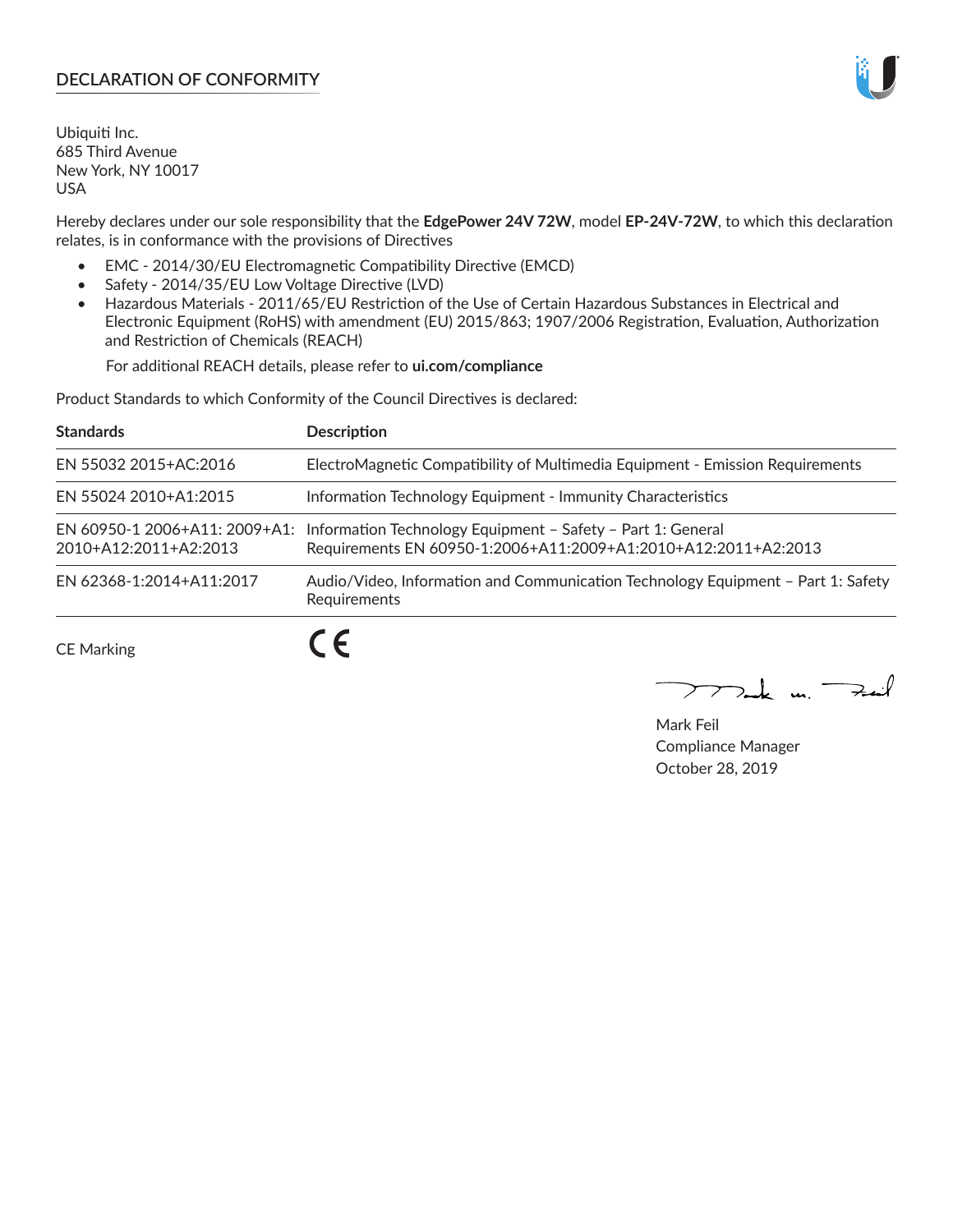# **DECLARATION OF CONFORMITY**



## **български** [Bulgarian]

С настоящото Ubiquiti декларира, че това устройство EP-24V-72W е в съответствие със съществените изисквания и други приложими разпоредби на Директиви 2014/30/ЕС, 2014/35/ЕС.

## **Hrvatski** [Croatian]

Ubiquiti ovim putem izjavljuje da je ovaj uređaj EP-24V-72W sukladan osnovnim zahtjevima i ostalim bitnim odredbama Direktiva 2014/30/EU, 2014/35/EU.

# **Čeština** [Czech]

Ubiquiti tímto prohlašuje, že toto EP-24V-72W zařízení, je ve shodě se základními požadavky a dalšími příslušnými ustanoveními směrnic 2014/30/EU, 2014/35/EU.

# **Dansk** [Danish]

Hermed, Ubiquiti, erklærer at denne EP-24V-72W enhed, er i overensstemmelse med de væsentlige krav og øvrige relevante krav i direktiver 2014/30/EU, 2014/35/EU.

# **Nederlands** [Dutch]

Hierbij verklaart Ubiquiti, dat deze EP-24V-72W apparaat, in overeenstemming is met de essentiële eisen en de andere relevante bepalingen van richtlijnen 2014/30/EU, 2014/35/EU.

## **English**

Hereby, Ubiquiti, declares that this EP-24V-72W device, is in compliance with the essential requirements and other relevant provisions of Directives 2014/30/EU, 2014/35/EU.

## **Eesti keel** [Estonian]

Käesolevaga Ubiquiti kinnitab, et antud EP-24V-72W seade, on vastavus olulistele nõuetele ja teistele asjakohastele sätetele direktiivide 2014/30/EL, 2014/35/EL.

## **Suomi** [Finnish]

Täten Ubiquiti vakuuttaa, että tämä EP-24V-72W laite, on yhdenmukainen olennaisten vaatimusten ja muiden sitä koskevien direktiivien 2014/30/EU, 2014/35/EU.

## **Français** [French]

Par la présente Ubiquiti déclare que l'appareil EP-24V-72W, est conforme aux exigences essentielles et aux autres dispositions pertinentes des directives 2014/30/UE, 2014/35/UE.

## **Deutsch** [German]

Hiermit erklärt Ubiquiti, dass sich dieses EP-24V-72W Gerät, in Übereinstimmung mit den grundlegenden Anforderungen und den anderen relevanten Vorschriften der Richtlinien 2014/30/EU, 2014/35/EU befindet.

## **Ελληνικά** [Greek]

Δια του παρόντος, Ubiquiti, δηλώνει ότι αυτή η συσκευή EP-24V-72W, είναι σε συμμόρφωση με τις βασικές απαιτήσεις και τις λοιπές σχετικές διατάξεις των οδηγιών 2014/30/EE, 2014/35/EE.

## **Magyar** [Hungarian]

Ezennel Ubiquiti kijelenti, hogy ez a EP-24V-72W készülék megfelel az alapvető követelményeknek és más vonatkozó 2014/30/EU, 2014/35/EU irányelvek rendelkezéseit.

## **Íslenska** [Icelandic]

Hér, Ubiquiti, því yfir að þetta EP-24V-72W tæki er í samræmi við grunnkröfur og önnur viðeigandi ákvæði tilskipana 2014/30/ESB, 2014/35/ESB.

## **Italiano** [Italian]

Con la presente, Ubiquiti, dichiara che questo dispositivo EP-24V-72W, è conforme ai requisiti essenziali ed alle altre disposizioni pertinenti delle direttive 2014/30/UE, 2014/35/UE.